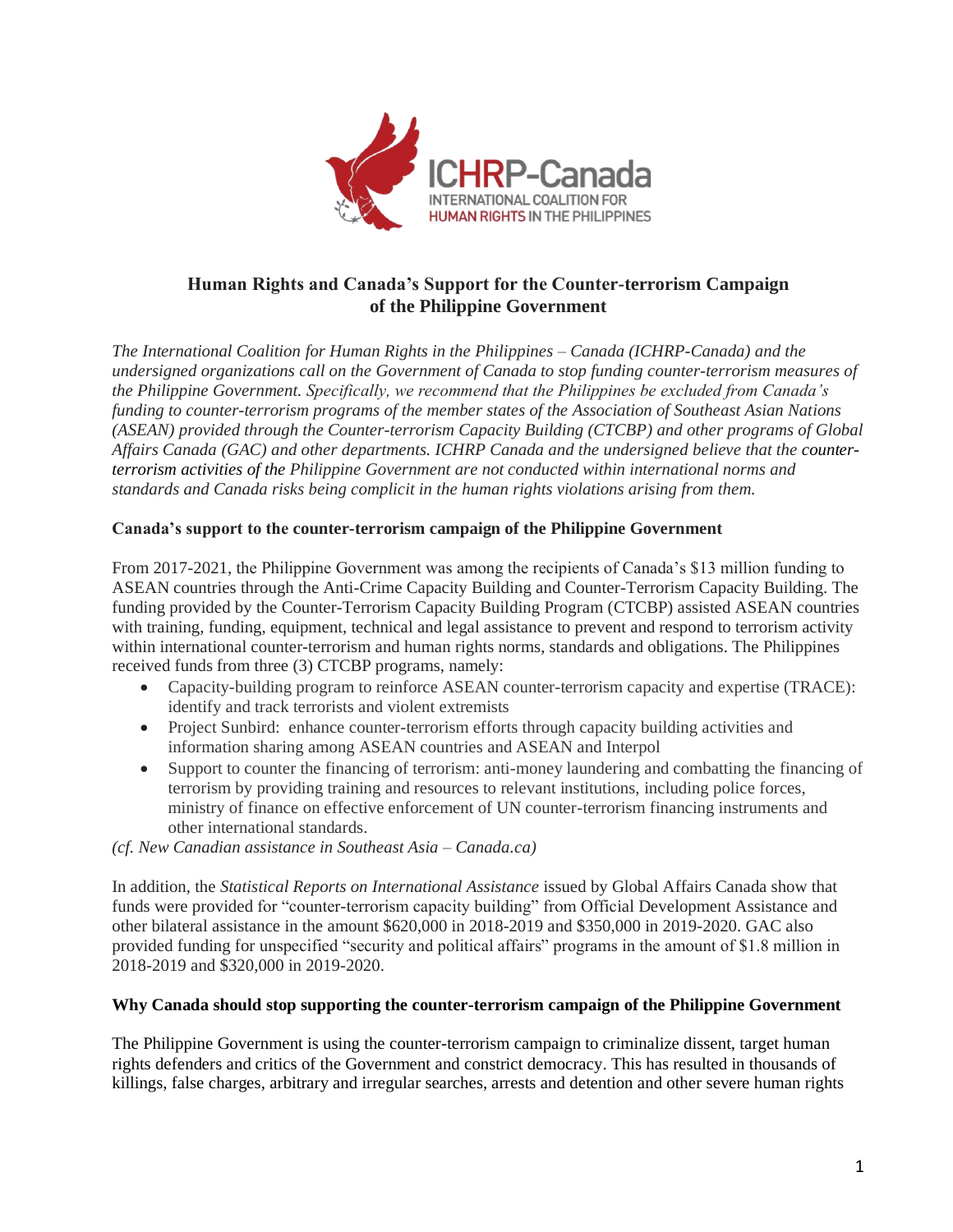violations and the vilification of those who challenge them by accusing these individuals of being terrorists or communists.

Following the creation of the National Task Force to End Local Communist Armed Conflict (NTF-ELCAC) in December 2018, the human rights network, Karapatan, documented 204 cases of extrajudicial killings, 12 enforced disappearances and 2,085 forced and fake surrenders of ordinary citizens falsely accused by security forces as "suspect" members or supporters of the New People's Army, an arm of the Communist Party of the Philippines. Of the 424 reported extrajudicial killings since President Rodrigo Duterte came to power in 2016, 216 of the victims were human rights workers and advocates.

Among the thousands of victims of the Philippine government's counter-terrorism campaign were:

- Randy Echanis, a peace consultant and peasant rights activist, was killed on August 10,2020 in Manila. Eight days later, Zara Alvarez, a human rights worker, was killed in the city of Bacolod. Both were among the 656 individuals in an unverified list of "terrorists" filed by the Department of Justice with the Regional Trial Court in February 2018. Their names were subsequently removed from the list, but Alvarez and Echanis continued to receive threats to their life.
- Nine Tumandok Indigenous leaders who opposed a dam construction were killed in police operations conducted on December 31, 2020 on the island of Panay. On March 3, 2021, the legal counsel of the victims, Angelo Karlo Guillen, was attacked by assailants, who stabbed him in the head and neck. Two days after President Duterte ordered security forces to "finish off" communist rebels, 9 activists were killed in police operations on March 7, 2021in the CALABARZON region. The victims had been redtagged.
- The bank accounts of Haran Center of the United Church of Christ in the Philippines were frozen by the Anti-Money Laundering Council in March 2021, alleging that funds were used to finance terrorists. Haran Center provides sanctuary to Indigenous peoples and their alternative school displaced by military operations. NTF-ELCAC Spokesperson, Lorraine Badoy, branded the church and the center as "communist terrorist group enablers".
- Cristina Palabay, Secretary General of Karapatan and 2021 awardee of the Franco-German Prize for Human Rights and the Rule of Law, and 9 other officers of Karapatan, Rural Missionaries of the Philippines and the women's alliance, Gabriela, were served with defective arrest warrants for perjury charges filed by NTF-ELCAC Vice Chairperson, Hermogenes Esperon after the HRDs sought legal protection by filing a petition for the Writ of Amparo and Habeas Data.

Laws and policies have been crafted by the Philippine Government to implement the counter-terrorism campaign in ways that have a severe impact on human rights. *(Statement by Michelle Bachelet, U.N. High Commissioner for Human Rights, June 30, 2020).* 

In December 2018, President Duterte issued Executive Order #70, creating the NTF-ELCAC which institutionalizes the "whole of nation approach" by "synchronizing the government's instrumentalities of power" purportedly to end the communist insurgency. Unlike in the past when the insurgency problem was solely the responsibility of the Armed Forces of the Philippines and the Philippine National Police, all Government agencies and their corresponding units at all levels are mobilized for the counter-terrorism campaign under the NTF-ELCAC. (*cf. https://www.ntfelcac.org*)

The NTF-ELCAC has institutionalized "red-tagging" and has been conducting red-tagging campaigns against human rights defenders (HRDs) with greater intensity. "Red-tagging" is the practice of branding perceived threats to the government, including human rights defenders, lawyers, journalists, political opposition, religious and labour leaders, environmental and Indigenous rights defenders and even actors as "terrorists" or "communists" without competent, credible or admissible basis and in violation of due process. In many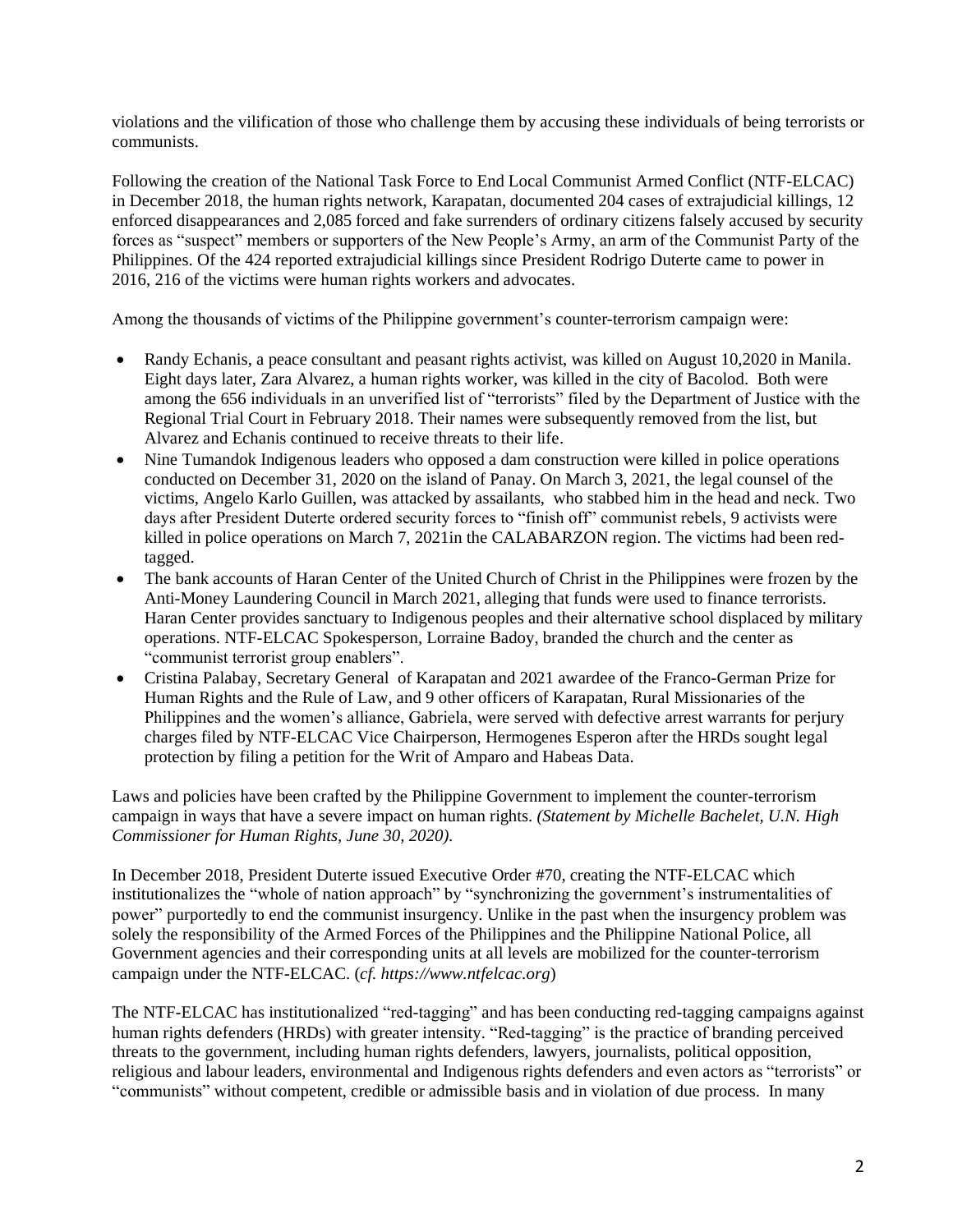cases, those red-tagged are subsequently killed, attacked by assailants or arrested, *(International Commission of Jurists, Philippines: Cease dangerous practice of red-tagging human rights defenders.)*

Under the NTF-ELCAC, the delivery of basic services, development and socio-economic programs are militarized in the service of the counter-terrorism campaign. The bulk of the NTF-ELCAC budget goes to Barangay Development Programs (BDP) which incentivize barangays (local government units) to conduct clearing operations to eliminate "rebel influence". *(cf. https://www.ntfelcac.org*)

The human rights organization, Karapatan, reports that the militarization of basic services and development programs has led to human rights violations. The BDP enables and rewards the killings, arrests, harassment and forced and fake surrenders of community leaders, human rights defenders and activists perceived by local authorities as threats to the State and branded as terrorists. Barangays which received the highest amounts of BDP funds are reportedly among the regions with the highest numbers of extrajudicial killings and arrests. In 2019, the Department of Education, an implementing agency of NTF-ELCAC, closed 55 alternative schools set up by Indigenous communities in remote villages of Southern Mindanao to ensure that their children have access to basic and culturally appropriate education. The military accuse the schools of training rebels, attacked and occupied their campuses and killed some of their officers, staff and students. (*Rappler, "Lumad schools continue to suffer closures, attacks during pandemic," Sept. 18, 2020)*

In July 2020, the Government approved the Anti-Terrorism Act providing the government with a wholesale package to legalize attacks on the basic rights of its critics in the name of, or under the guise of, fighting "terrorism". The Act's definition of terrorism remains vague and overbroad such that it blurs the distinction between criticism of the government and criminality. Executive arrests and extended detention without charges are sanctioned. The exercise of civil rights such as advocacy and peaceful protests, as well as humanitarian assistance could be interpreted or branded as acts of terrorism by security forces.

The Anti-Terrorism Act (ATA) also created the Anti-Terrorism Council, consisting mostly of Cabinet members who are at the same time key officials of NTF-ELCAC, giving it vast powers to unilaterally designate individuals and organizations as terrorists and ask for the freezing of bank accounts of individuals and organizations without sufficient basis. Given the ATA's sweeping definition of terrorism, this has led to arrest and detention of activists and HRDs and the freezing of bank accounts of non-governmental organizations such as Haran Center and the Rural Missionaries of the Philippines.

## **Conclusion**

The counter-terrorism campaign of the Philippine Government and the implementing mechanisms it has created underlie the widespread and systematic violations of human rights, aided by the weaponization of the law. It amounts to a declaration of war against human rights defenders, lawyers including judges and prosecutors, activists and political opposition, labour, peasant, community and religious leaders, journalists, environmental and Indigenous rights defenders and other citizens who exercise their civil and democratic rights.

As such, the Philippine Government's counter-terrorism policies and programs to prevent and respond to terrorism activities do not conform with international counter-terrorism and human rights norms, standards and obligations.

By providing financial, programmatic and technical support, Canada is inadvertently enabling the Philippine Government to use the counter-terrorism campaign as a tool of repression, to curtail the rights and freedoms of citizens, to brand those who dissent as enemies of the state and make them targets of its dubious counterterrorism campaign.